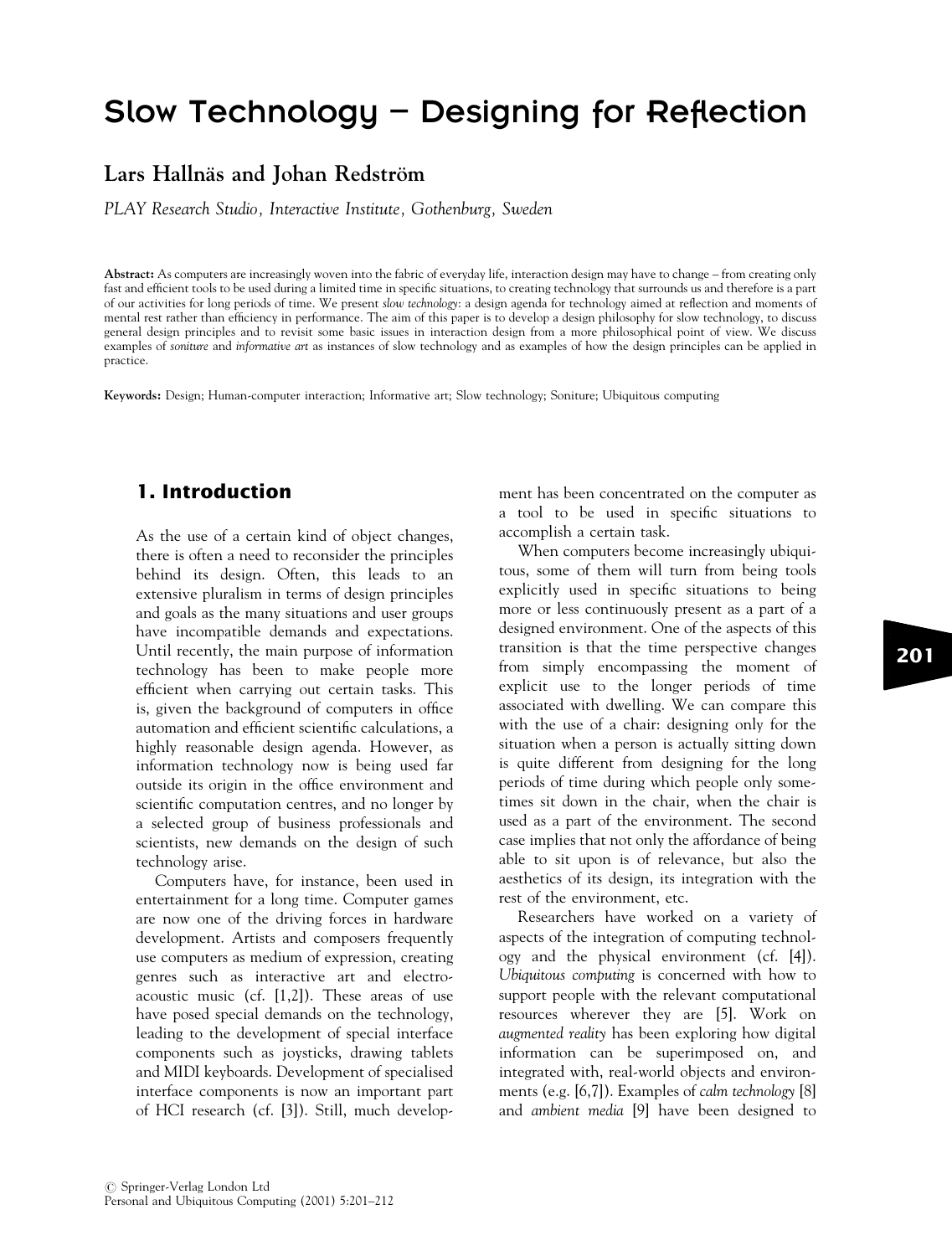

Fig. 1. Three pieces of informative art.

allow for a smooth integration of digital information and physical space, taking advantage of human peripheral attention. For instance, a number of novel information displays that aim to reduce cognitive load and give users more background access to information have been developed [10–12].

Calm technology and ambient displays are designed to reside in the periphery of our attention, continuously providing us with contextual information without demanding a conscious effort on our behalf. However, we believe that we do not only need to create calm technology, we also need actively to promote moments of reflection and mental rest in a more and more rapidly changing environment. There is clearly a challenge for new technology to answer this call.

## 2. A Design Philosophy for Slow Technology

Design-by-drawing, the traditional design method, depends almost completely upon accurate modelling of dimension in space. The time dimension, if we may call it that, is left to take care of itself. As the scale of designing is increased (from the designing of objects to the designing of systems, programs, flows, communications, communities, and the like) the way things are used, their lifecycles, become as much designed as do their shapes. At this point designers need to acknowledge their relative ignorance of ''temporal design'' and can perhaps learn from the "time arts" (music, dance, theatre, film, novel, poetry, etc) how to compose-in-time with some sense of beauty. To design in time is, more so than when designing objects, to design life itself, the very form of existence, and surely calls for a gentler touch than can be felt in the insensitive forms of our production-systems, legal-systems, timetables, schedules, distribution-systems, etc.

J.C Jones [13, p. xxxii]

Interaction in environmental design has a natural foundation in how we understand and relate to the environment. We continuously change our behaviours in response to the environment, thereby in turn also changing the environment. Architects, interior designers, artists and others have long been working on how technology and design can initiate such changes in various ways, but it is not until recently that issues in environmental design have gained interest in the HCI community (cf. [14,15]). What are the characteristics of information and computing technology that initiate changes towards a more reflective environment? One partial answer to this question is that such technology is slow in nature.

Imagine an electronic doorbell that plays short fragments of a very long melody each time we press the doorbell button. To fully grasp the doorbell through its behaviour, we have to stop and reflect for a moment each time it rings and only over time can we grasp the whole melody. It is technology that claims time. Is this ''slow'' doorbell a better doorbell than the ordinary one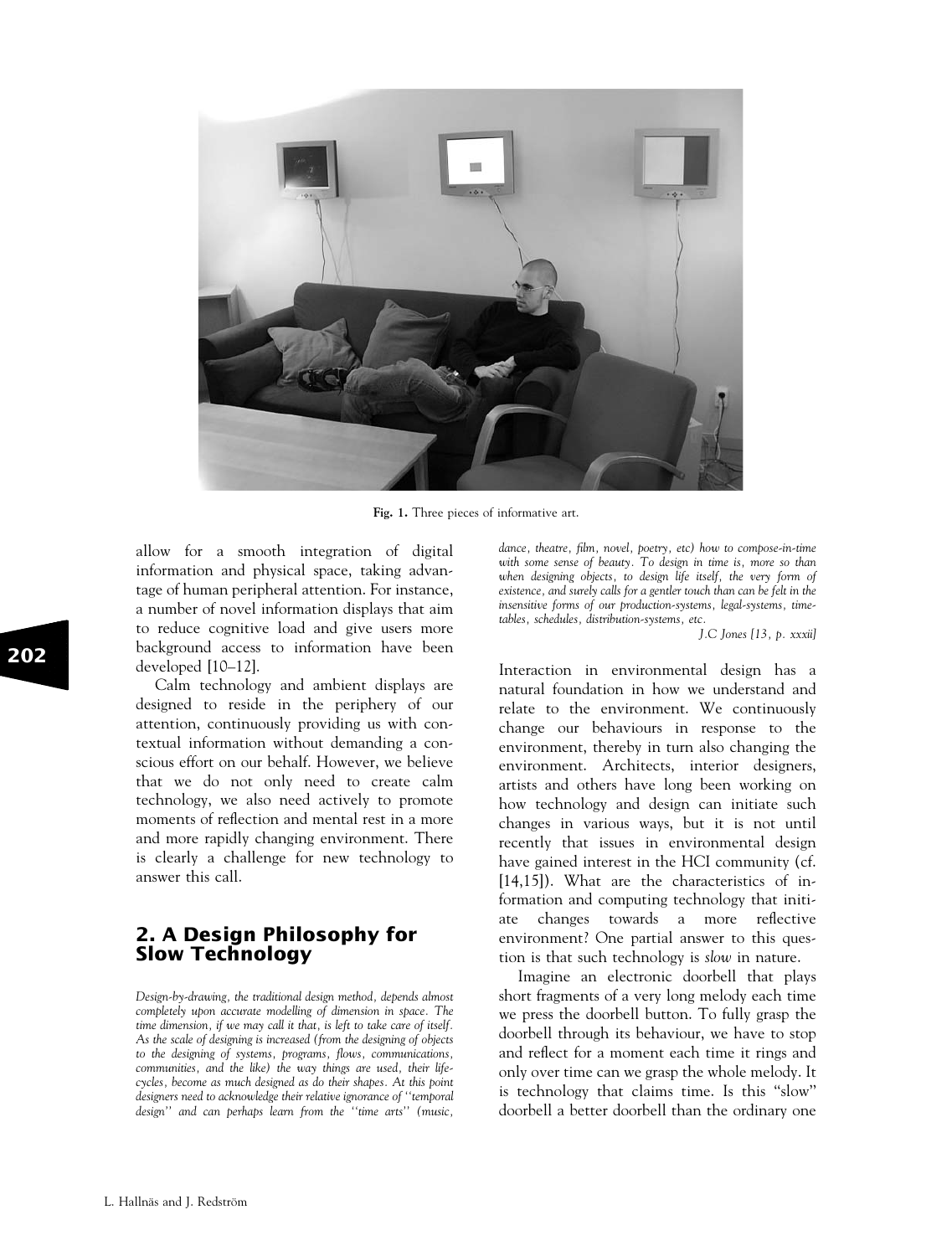playing the same two or three tones over and over again? The difference in aesthetics between the two doorbells is a difference in philosophy of design; the ''slow'' doorbell is not designed to be "just" an efficient signalling mechanism for nonreflective use, but rather an artefact that through its expression and slow appearance puts reflective "use" in focus. It is a doorbell designed for reflection in a world of expressions using time and presence as key parameters.

We can compare the two doorbells with, say, the distinction between fast-food such as readymade hamburgers and a gourmet meal. In both cases it is food to eat, but there is a fundamental difference in appearance. While the readymade hamburger is all about fast, efficient uniformity – the mechanisation of eating – gourmet cuisine is slow food, in terms of both preparation and eating, which invites us to reflect on the art of cooking as well as the art of eating. It is in a certain sense a question about functionality versus aesthetics.

There is an analogous distinction between fast technology and slow technology. Good design of tools used for certain specific purposes may be characterised in terms of ease of use, fast learning, efficiency, immediate "visible" results, etc (cf. [16]). This is fast technology: efficiency in functionality with respect to a well-defined task. With fast technology we aim to take away time. We aim to take away time both in terms of making the user more efficient when working (the task taking less time) and making the artefact as such as fast and easy to use as possible; we ask ourselves questions such as how long it takes the average user to perform a certain action or to learn how to use the given technology. For instance, the time needed for a long journey abroad to meet somebody can be taken away by a single phone call; the time for reflecting on the syntax of language may disappear through a single mouse click in a word processor. Now, technology can also be slow in various ways as it takes time to:

- i) learn how it works
- ii) understand why it works the way it works
- iii) apply it
- iv) see what it is
- v) find out the consequences of using it.

The reason for this slowness might be bad design or complexity of tasks. Such unintentional slowness often results in frustration on behalf of the user. But i–v could also be a description of the basic and intentional slowness in learning/ understanding (i and ii) and in presence (iii, iv and v) of a work of art, a piece of music or any other object designed for reflection. All design with deep roots in art is concerned with amplifying the presence of things to make them into something more than efficient tools for specific, well-defined tasks [17,18]. The expression of design then invites reflection, but it is slow technology only with respect to true use of a certain thing; time and/or reflective presence are not necessarily key design notions.

Slow technology is technology that is slow in various degrees in respect to i–v. What is important to note here is that the distinction between fast and slow technology is not a distinction in terms of time perception; it is a metaphorical distinction that has to do with time presence. When we use a thing as an efficient tool, time disappears, i.e. we get things done. Accepting an invitation for reflection inherent in the design means on the other hand that time will appear, i.e. we open up for time presence.

A key issue in slow technology, as a design philosophy, is that we should use slowness in learning, understanding and presence to give people time to think and reflect. Using such an object should not be time consuming but time productive; we should get time for new reflective activities. It is not technology for compressing time to do given tasks, but technology supplying time for doing new things. It is technology that is useless for fast and impressive demos; to see what it is takes time.

Slow technology can be technology where the aesthetics of functionality, i.e. the expression of functionality as such rather than its objectives, are in focus. It is design concerned with how we relate to the expression of technology itself as we use it to do certain things. The functionality of a doorbell is concerned with telling us that someone is at the door and wants us to open it. Our ''slow'' doorbell is designed with a focus on how we relate to the possible expressions of this doorbell-functionality. Here, slow technology design is applied aesthetics, the aesthetics of presence, inner design logic, use, basic technology, reflective content, etc. Slowness then comes as a consequence of a techno-aesthetical design philosophy that focuses on reflective and conscious use of the technology as such. Slow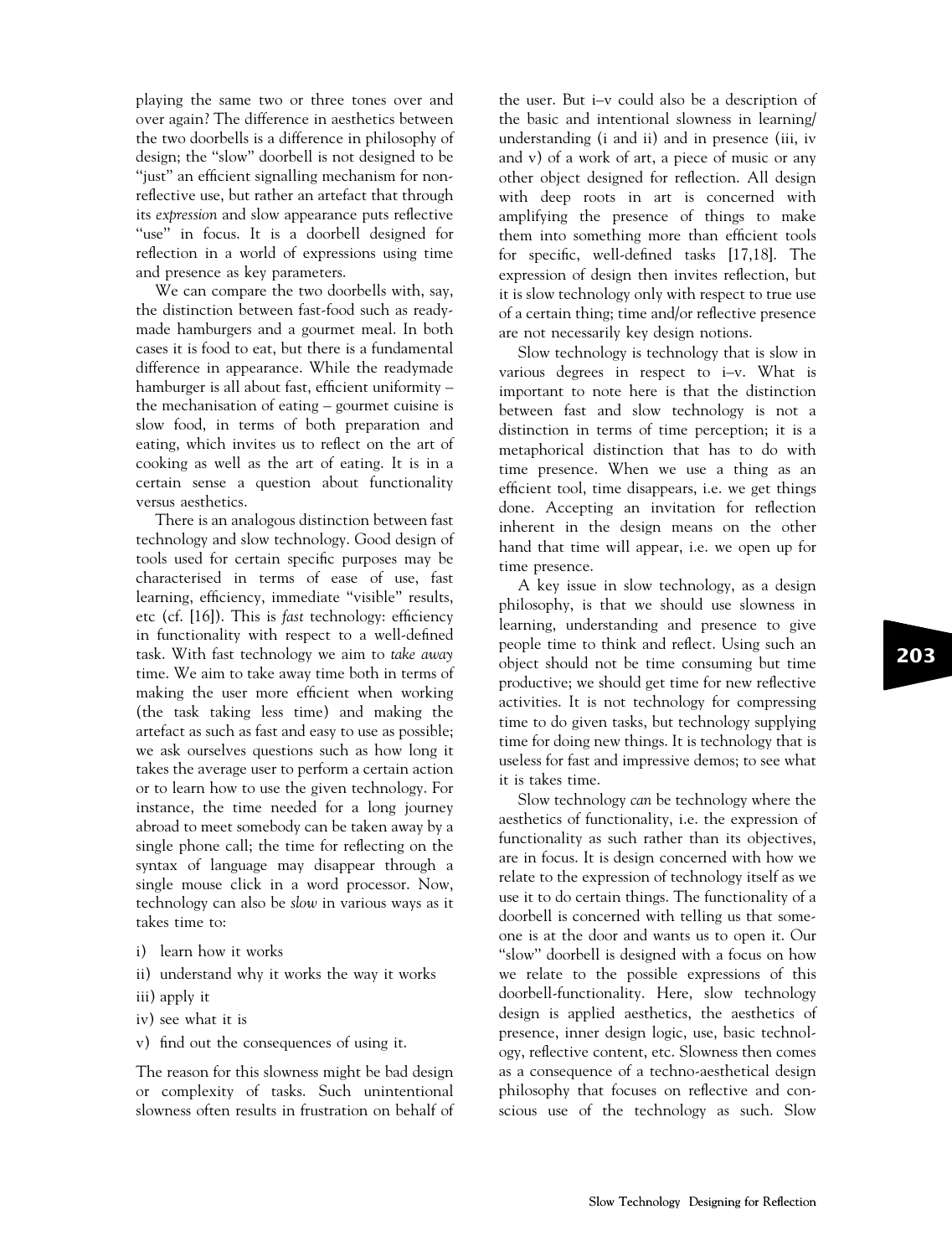technology can also be technology where slowness of appearance and presence simply is inherent in the design for various reasons beyond pure aesthetics of functionality, design where time is a central and explicit notion. This is technology with focus on time presence.

If slowness comes as a result of the concentration on aesthetics, it might well be that the given thing at the same time is an effective tool, i.e. slowness comes from reflection on aesthetical aspects and changing perspective but we use the same thing to accomplish a given task efficiently. The delicate handicraft and design of a mechanical watch invites us to reflect on technology making it slow in appearance, but we also use the watch for fast access to time. We collect such watches as a pure act of reflection on technology. In a certain sense we ''use'' things in different modes as we switch back and forth between a slow and a fast perspective. There is nothing strange with this as we design things that somehow have a definition in terms of functionality.

Slow technology shares the interest in a tight integration between computational media and the rest of the designed physical environment with approaches such as calm technology and ambient media. However, slow technology differs in that it is not supposed to reduce cognitive load or make digital information and computational resources more readily available. Slow technology is not about making technology invisible, but about exposing technology in a way that encourages people to reflect and think about it. This design challenge is, among other things, a call for more conscious aesthetics in technology [3,19,20], i.e. technology is not just solutions to specific technical problems, but also provides things with specific expressions situated in our living environments.

## 3. Examples and Projects

Typical examples of artefacts made to encourage reflection are art and music, especially as found at art exhibitions and in concert halls. In slow technology, however, the use of nearly ubiquitous information technology in everyday life is in focus. Transitions, back and forth, from these traditional places designated for reflection and meditation to everyday-life environments are often present in environmental design. A house is built as part of our everyday-life environment, but at the same time its architecture, interior design, etc. can be conceived as works of art. We can change our perspective by looking at the house as an art object and not just as a building in which our office is situated. Then, the house is no longer ''just'' a heated place that keeps the rain out, where we can sit down and do our work, but is also a complex unity of interesting expressions of which many have their roots in the reflective environments of artistic work. In these transitions from the ''art-world'' to the ''everyday-life-world'' we bring certain aspects of the expression of things as art objects to the design of everyday things. In the design programme of slow technology we have in mind, we have distinguished three such aspects – reflective technology, time technology and amplified environments – each making up a specific design theme in the programme.

### 3.1. Reflective technology

This theme concerns the design of technology that both invites reflection and at the same time is reflective in its expression. The basic challenge is to design technology that in its elementary expression opens up for reflection and asks questions about its being as a piece of technology. It is technology that could be awkward if it is used without reflection, i.e. if we just try to take it for granted as a ''simple'' tool.

Technology in its early development often has a functionality expression that reminds us of its own being as a specific piece of technology. The technology is ''new'', thus still an event and not yet perfect in functionality and slim design – just take the very first computer technology as a typical example. In these early stages of development awareness of the elementary expression of given technology is still present. Later on, this is something that often seems to be lost in the expressions of fast and efficient technology. Here, the call for slow technology is to use slow design expression as an instrument to make room for and invite reflection; to use a slow presence of elementary technology as a tool for making reflection inherent in design expression.

### 3.2. Time technology

This theme concerns the design of technology that through its expression amplifies the presence – not the absence – of time. The basic challenge is to design technology that somehow seems to

L. Hallnäs and L. Redström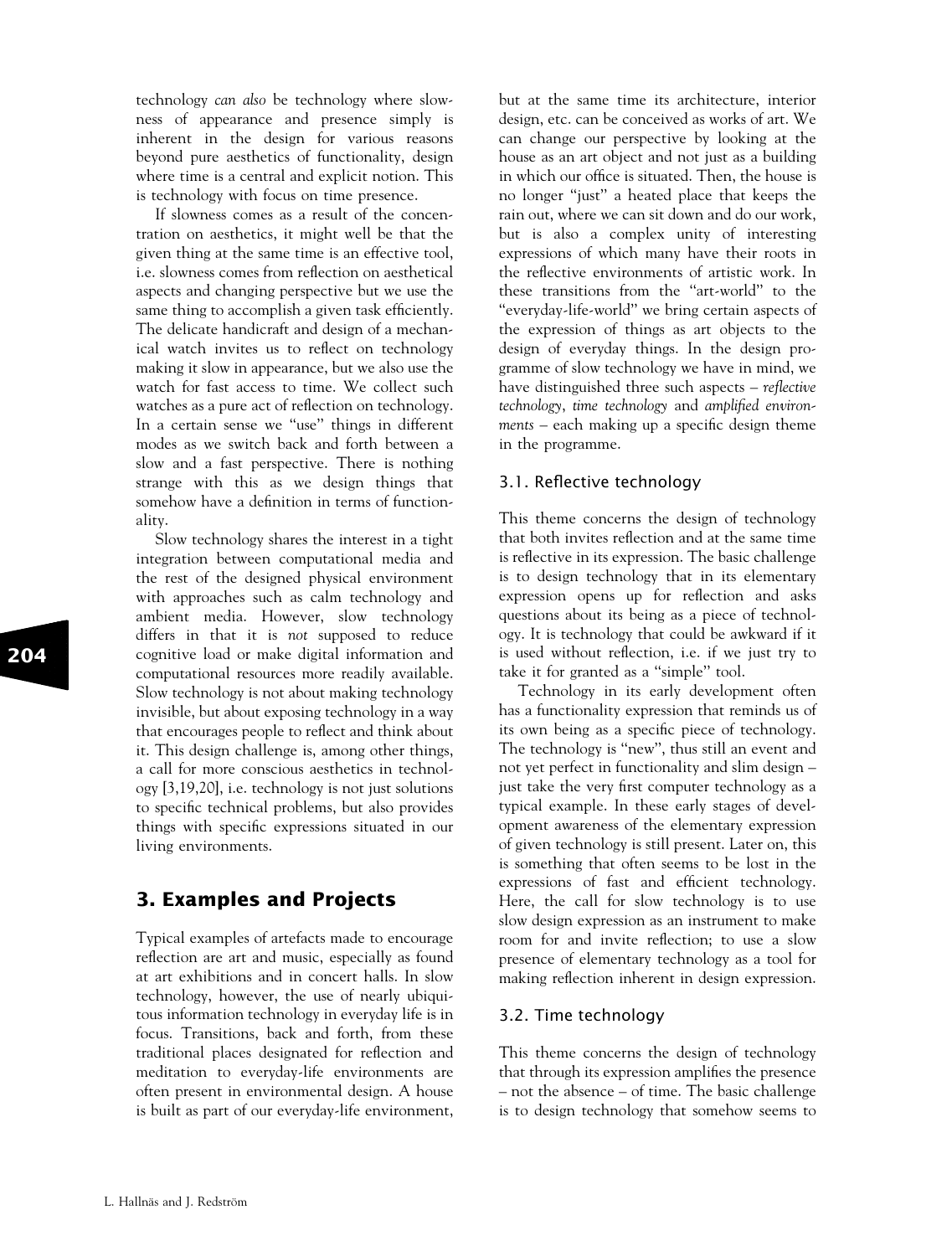give us time for doing certain things. It should not be technology that is tiresome and time consuming, but technology that stretches time and slow things down. A good music instrument is typical example of such technology. If you master the art of playing the violin, a good violin is a piece of technology that through its expression in use, for example in playing a partita by Bach, certainly amplifies the presence of time. In these themes, the call for slow technology is to design technology that in true use reveals a slow expression of present time.

#### 3.3. Amplified environments

This theme concerns the design of technological settings for the enlargement and amplification of given environments. With amplified reality [21] we mean the use of computers and other technologies to enhance the expressions and functionality of existing artefacts (or kinds of artefacts). A typical example is electronic audio technology such as the combination of microphones, amplifiers and loudspeakers that enables musicians to perform in ways that are not possible with non-amplified acoustical instruments. The basic challenge is to design settings that amplify the expressions of a given environment in such a way that it in practice is enlarged in space or time. The call for slow technology is to use slow design expression to amplify given environments in time.

Below, we present some examples of slow technology. The examples fall into two categories, sonitures and informative art.

## 4. Soniture

With soniture, we mean the more or less movable things in a room that give the room its sounds, the sounds that equip it for living and makes it into the particular room it is. (Compare with furniture: the movable things in a room that equip it for living, such as chairs, beds, etc.)

Sound is always the sound of something, or sounds from something. Something starts the patterns of air pressure oscillations that reach us as sounds. Some of these sounds and their sources define an environment; they constitute the sonitures of the given environment. Soniture can, for instance, be an old clock ticking and ringing, a refrigerator, a blender or a door where the hinges needs oiling. Soniture is, however, not only furniture, or the walls and the floor of a room – it can also be sound installations, people moving around and so on.

The absence of sound is a property of furniture and other environmental things as fast practical tools. Using the sound as a central property of material amplifies the presence of things and makes learning and understanding slower. Consider the ''nightingale floor'' of Japanese Shogun castles, a singing floor that was built to warn against intruders, or a rocking chair with a complex sounding behaviour. In these cases, the fact that using furniture, living in a house, walking on the floor, etc. all are a form of interaction with the environment is made more explicit through the use of sound.

If we think of the floor as a piece of soniture we view it as an instrument in the orchestra of a given room, the orchestra that plays all the familiar songs connected with the room; we focus on a certain elementary property of the floor as it continuously helps to build the room. Soniture is, just like furniture, an aspect of the presence and expression of things – thus soniture is not a name for "sonic furniture" [22]. Modern computer and audio technology has vastly increased the possibilities for the design of soniture. However, there are still many challenges when it comes to designing old-fashioned furniture with focus on the sound of material.

Designing soniture as slow technology can be a matter of using sound as one central property of material for building furniture or it can be a matter of using modern audio technology in combination with computing technology to amplify and redefine given environments (cf. "multimodal environments" [23]). Below we present some examples of soniture. In many cases the differences between creating a piece of music, an installation (e.g. [24]), creating a certain soundscape [25], or building a piece of soniture are a matter of degrees. However, the intersections between these areas of use also point to slow technology as an attempt to join ideas from art, environment and interior design, and the development of information technology.

#### 4.1. SoundMirrors

In ''Flashbacks'', several microphones are used to record sound fragments in a corridor at an office. These fragments are then played back through loudspeakers in the same corridor with varying time delays – the recorded sound fragments are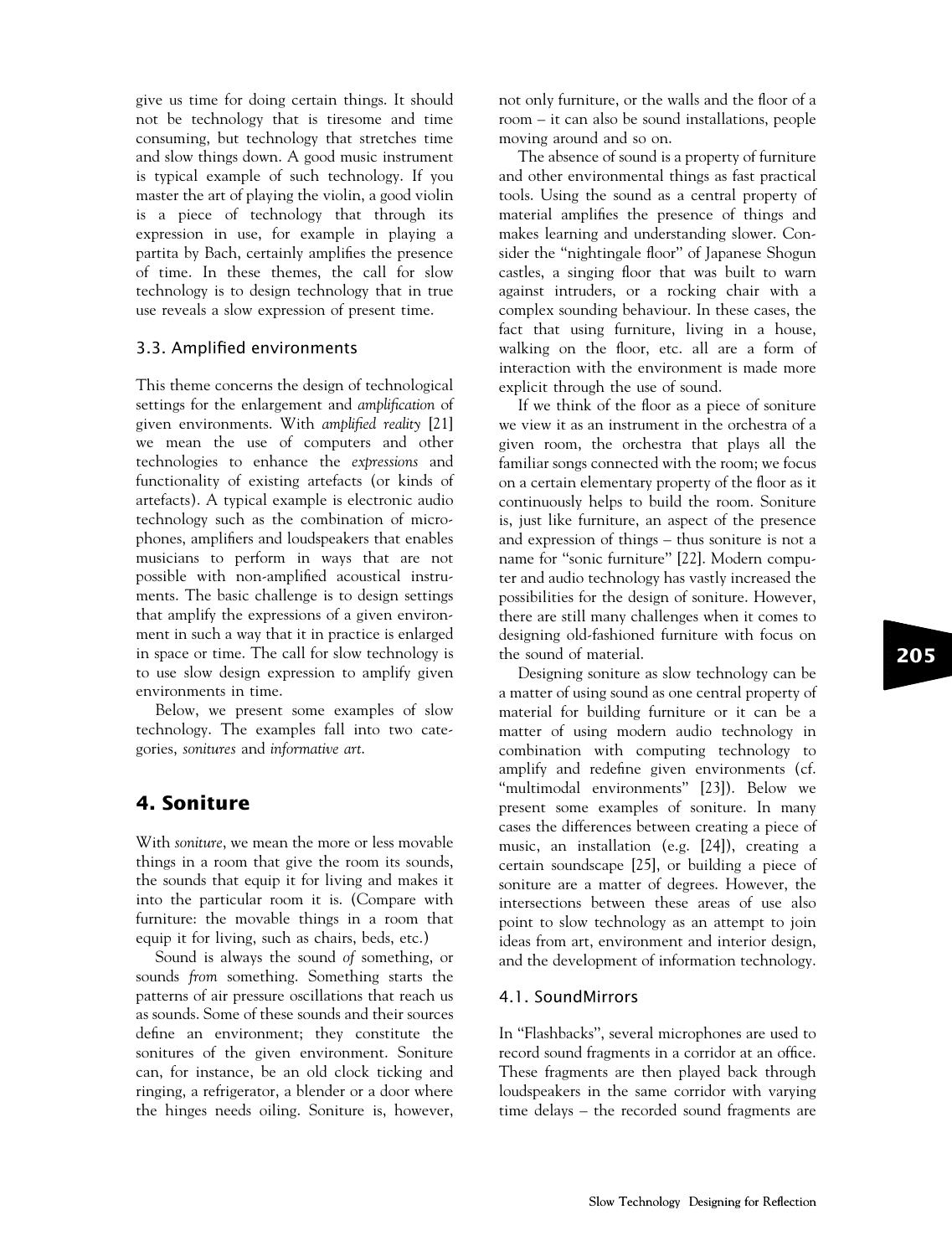

Fig. 2. A SoundMirror.

not saved, creating something similar to a ''slow mirror'' (Fig. 2). The time series of fragments and delays have a certain structure that is possible to understand through careful reflection on what happens over a long period of time. Thus it is possible to predict when this audio mirror reflects the present sounds or when it does not. At first all we notice is that sounds are played back, then we recognise that these sounds come from earlier sound events in the very same corridor. Later we can recognise a certain well-defined structure in time, a class of patterns that makes the captureplayback series into an understandable soniture.

There are several questions about technology that the SoundMirror is aimed to expose. The basic design question asked in the SoundMirror experiment is: how does this mixture of very simple audio technology with a more sophisticated time composition function as a basis for a reflective audio environmental design? It is also designed to make people reflect on how soniture can be used to amplify the notion of a corridor as a public place.

In order to obtain a structure sufficiently rich and complex to gain interest over a long period of time we used multiple layers of capture and playback. Studio monitors with much the same audio level as the level of ordinary conversation in the corridor were used in order to obtain a "close" sound that worked well as a part of the given environment. Further, the placement of microphones and loudspeakers is critical. In our experiment we did not attempt to hide them, making them act as visual markers of the fact that a recording was taking place. However, one might want to hide all microphones and loudspeakers ensuring that the SoundMirror becomes a soniture that is more integrated with the given environment. One could also imagine rooms and corridors that are designed with sonitures, such as the SoundMirror, already integrated in the interiors of the building.

#### 4.2. SoundLamps – the art of concentration.

Consider these two equations:

light = sound dark = silence

We can think of a lamp as something that brings light into darkness. Thus, a sound-lamp is something that brings sound into where silence resides. In terms of being a piece of soniture, a sound-lamp is based on sounds that emerge whenever it is completely "dark", i.e. completely silent with respect to the background noise in the room. As with ordinary lamps, you can turn it on whenever you want, but you will only see, or in this case hear, it when it is dark or silent enough. Thus to ''see'' the light from the lamp you have to concentrate on being silent, an act of intensive reflection on the sounds made by you and others in the room. Compare this with music for meditation and concentration, such as Stockhausen's ''Aus den Sieben Tagen'' [26].

SoundLamps can be implemented in various ways. One can use a low-level sound that is difficult to hear, ensuring that one has to be almost completely silent in order to hear the sound. Further, we can use headphones for the sounds we want to hear, we can use extremely directed speakers, or we can engage in building complex acoustic models of the given room trying to isolate the sound of the lamp from all background ''noise''.

#### 4.3. Furniture and soniture – the sound of presence

The issue here is to use computer technology in combination with sensor and audio technology to build floors, walls and other things as resonance resources amplifying the sound presence of people in a room. One could, for instance, use sensor technology to implement an "active" floor (cf. [27]) that can inform us about the history of presence in the room; am I walking on a part of the floor where many people have walked recently? We could implement sonitures representing aspects like ''clean'', ''dusty'', ''dirty''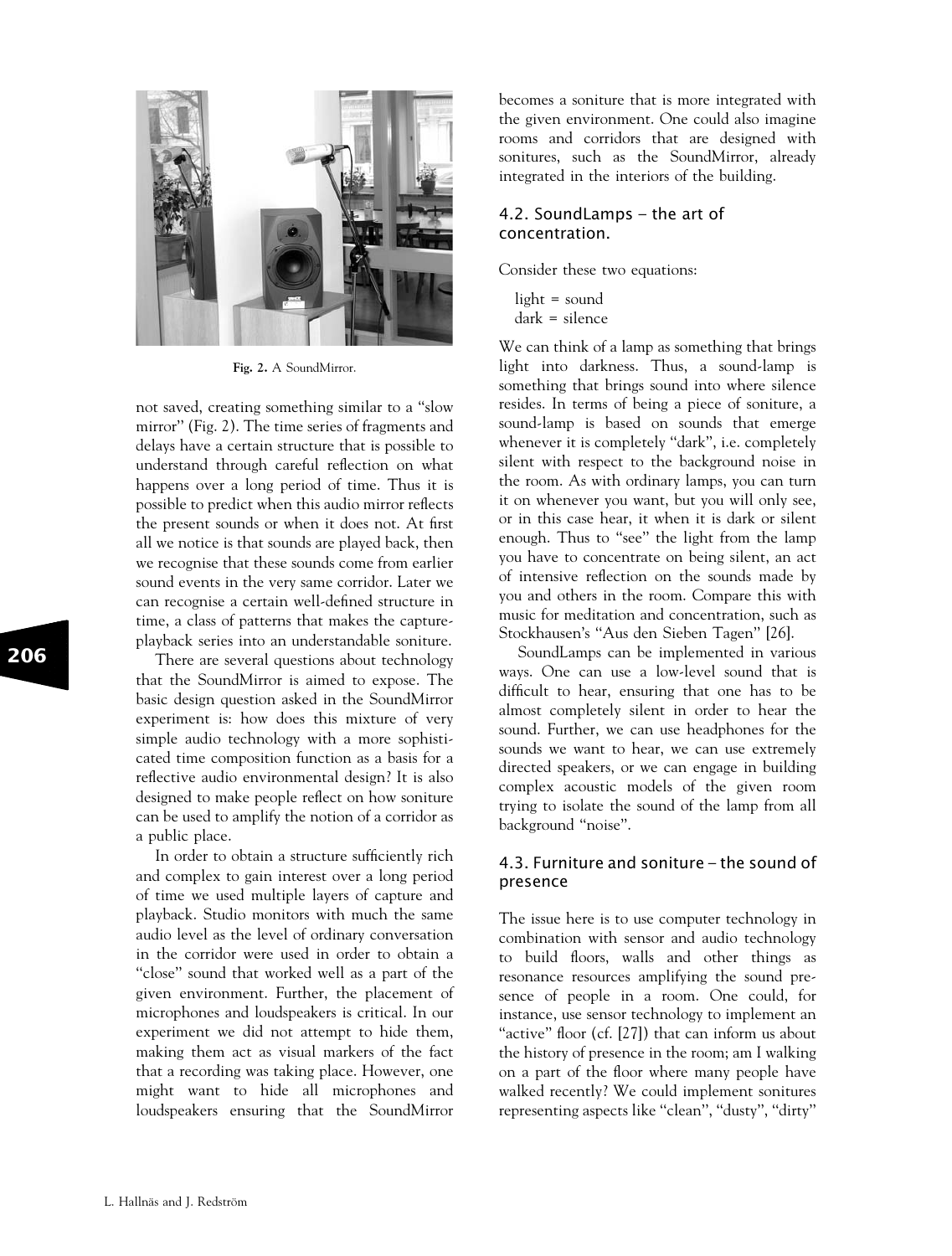or ''worn''. These aspects all have to do with changes over time. The audio expression of the floor is slow, just like an old fashioned floor it gradually changes its expression as time and people go by.

Build a rocking chair with focus on the sound of material in shaping the chair. The objective should be to look for rich, distinct, controlled and unique sounds that define sitting in this particular chair. The chair will not just be something practical, something to sit on, but a chair where distinct presence and ''personality'' is amplified through the sounds that comes with it. As a piece of soniture with a rich expression the chair becomes a ''slow'' chair where the aesthetics of sitting are in focus. This is closely related to the sonic furniture of AudioLives [22], which gives an example of how we can build a sort of soniture for social interactions in the workplace, using modern computing technology.

## 5. Informative Art

Posters, pictures, paintings, etc. are often used to furnish the walls of our homes, offices and other places. Partly they are employed for their aesthetical properties, but perhaps even more because their function as decorative objects helps to create a certain ambience. A certain picture or poster might also serve as a kind of statement that enables visitors to get a clue of

what the place and the people living or working there might be like. With informative art [28], we have tried to ''amplify'' an art object's capability to present information about its location (Fig. 3). This can be achived by mapping information to changes in the structure of the composition, colour scheme, etc.

In more traditional forms of information visualisation, the design problem is how to create a structure that represents the information as efficiently and readable as possible. In informative art, these structures are often more or less given by the conventions of what posters and pictures might be like in order to fit into the desired environment, or by some other set of aesthetical preferences. The main problem is how to make these structures carry the desired set of information. It should also be noted that the issue in informative art is not to create art per se (cf. [1,2]), but to explore the design space of information presentation from a different point of view (cf. [30]).

### 5.1. Abstract information displays

We have experimented with displaying time structures in terms of various ''clocks'', for example a clock inspired by Klein's monochromes, where colours and time structures interpret certain properties of given information and a clock slowly displays time in terms of small changes in colour of a simple geometrical



Fig. 3. Three pieces of informative art. From left to right: WebAware [29], and two abstract clocks [28].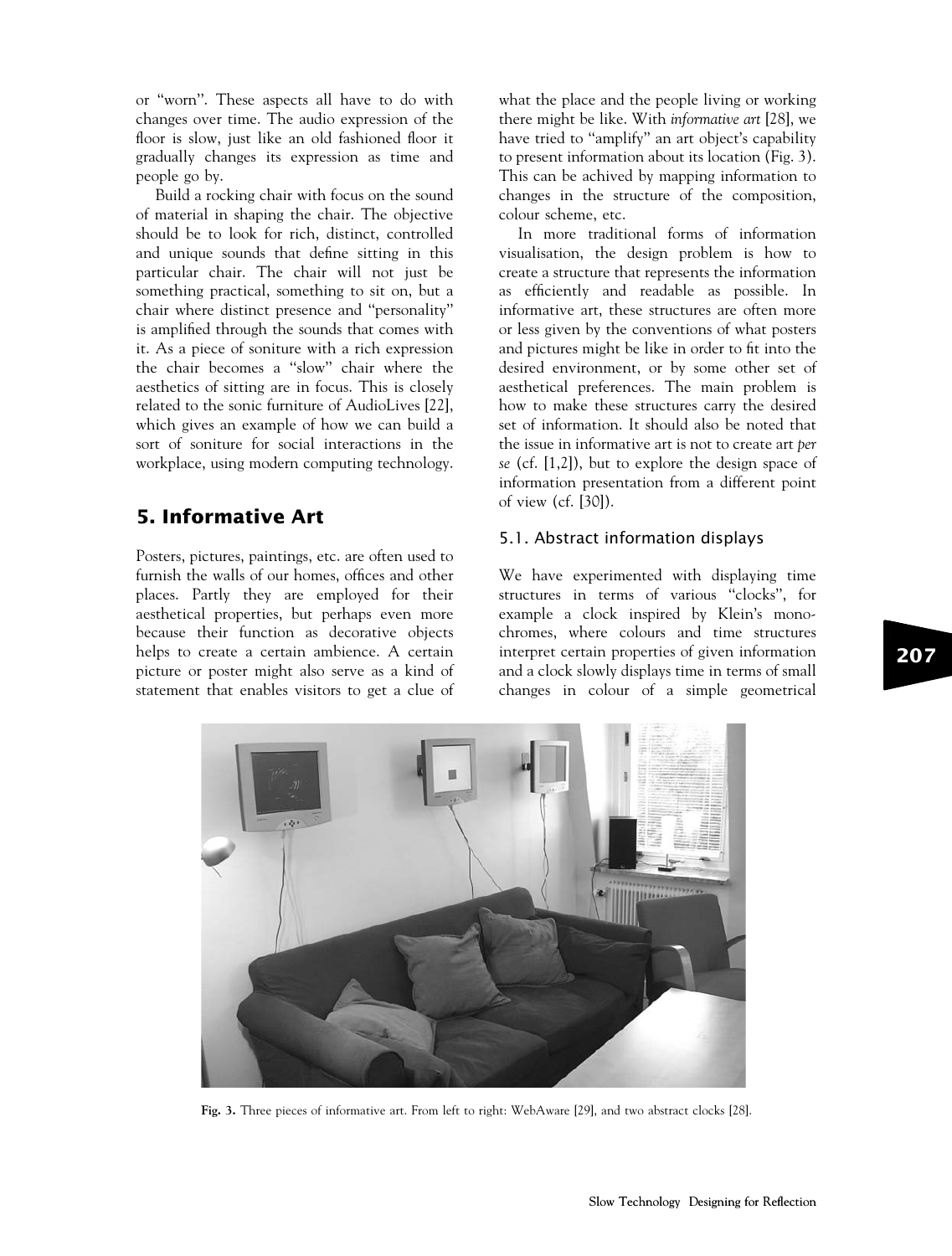

Fig. 4. A Mondrian-like visualisation.



Fig. 5. A visualisation based on a Lindenmayer system.

structure [28]. Inspired by the paintings of Mondrian (Fig. 4), we have experimented with mapping the dynamics of information structures onto the geometrics of Mondrian-like displays [28]. We have also used techniques such as generative grammars and Lindenmayer systems (e.g. [31] and Fig. 5) to be able to map information to the complexity of a pattern or composition [28].

#### 5.2. The ChatterBox

We have also created informative art that uses slightly more complex sources of information, like the ChatterBox [32] (Fig. 6). The Chatter-Box continuously "listens" for the emails and electronic documents that are sent around an office, for example (privacy issues naturally restricting the extent and nature of this ''overhearing''). It then analyses the material and stores the sentences and information about syntax in a database. In parallel, the ChatterBox



Fig. 6. The ChatterBox.

continuously ''talks'' by generating novel sentences based on the material in the database. It does so by recombining material by swapping words between sentences. Finally, the sentences are visualised in the corridor, the dining room or another public place so that people can take a quick glance at it while passing by. We have experimented with different kinds of visualisation, including appearances based on how credits are displayed after a movie, and visualisations based on a ''falling autumn leaves'' metaphor, in which letters, words and sentences fall from the top of the screen at various speeds and then whirl around at the bottom.

The basic idea with the ChatterBox was to provide entertaining and inspiring variations of the material produced at an office. However, it also serves as a very slow tool for workplace awareness in the sense that each time one takes a look at it, a small and distorted fragment of the original material will be presented. At first, the appearance of the ChatterBox will seem as a rather ordinary random text-generator but, over time, one will be able to recognise parts of sentences, words and sentence structures. Over time, one will slowly form an understanding of the underlying material and finally even an understanding of the rules according to which the sentences are generated. Even visitors who are not very familiar with the original material submitted to the ChatterBox will, over time, be able to form some kind of understanding of what is going on at the office, in as much as these activities are reflected in the material the ChatterBox is working on. The ChatterBox serves as an example of slow technology in terms of both its visual appearance and how we come to perceive and understand it over time.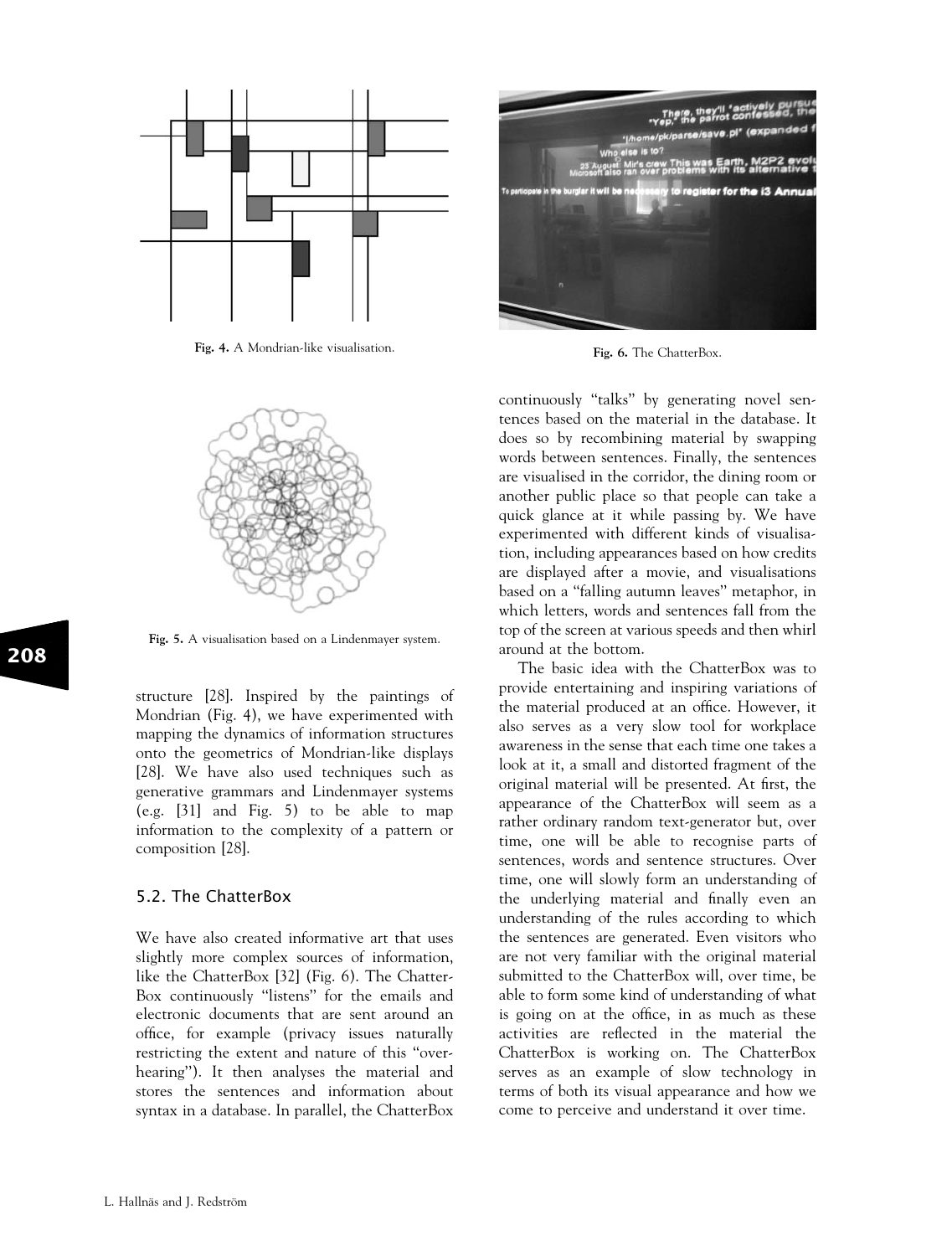## 6. Form and Function

A basic principle of slow technology is to amplify the presence of things to make them into something more than just a silent tool for fast access to something else. This amplification is not just a matter of aesthetical surface, but concerns the whole thing as it is used. We do not talk about functionality and design, but about the complete expression of a thing as it appears in the given context.

In the case of a word processor it is easy to point out its function; it is a tool that supports its user when writing and otherwise constructing documents. So when designing things that should invite and make room for reflection it seems obvious that function is all about supporting reflection on some given issue. So, why not simply put up a sign saying ''PLEASE REFLECT ON X''? One basic reason is that the sign through its message – its expression – does not give any precise meaning to the intended act of reflecting. Assume the function of a painting hanging on the wall in my room, as it seems to be used, is to make me happy, or at least to put me into the mood to smile. Why is it not enough to have a reminder sign on the wall saying in capital letters ''SMILE'' or ''THINK OF YOUR FAVOURITE PAINTING BY MATISSE'', etc? A key reason why this substitution is pointless is that the reminder sign is very imprecise in telling me what my favourite painting by Matisse is or why I should smile. It is the expression of the Matisse painting itself – or probably a reproduction – hanging on the wall that is important. The function of a thing designed to invite and make room for reflection is inherent in the precise meaning of reflecting that is given by the total expression of the given thing; function is inherent in design expression.

In slow technology as an environmental interaction design this interplay between form and function is clear; form is the process to learn and realise function, the structure of building a living environment. We may think of form as that structure that presents the design expression, i.e. the structure of appearance and presence. Thus in slow technology form brings forth function. But in the present context form is not necessarily a consequence of the primary functionality of an object. Take for instance a slow mirror, an object that only very gradually turns into a mirror and only gradually deletes the mirrored image. It functions as a mirror, but this ''mirror'' appears in a form that to some extent hides the basic functionality of a mirror. This is similar to how a puzzle, due to its form as a puzzle, hides a picture. In this case, form covers the primary functionality of an object as a bearer of slowness.

## 7. Evaluating Slow Technology

One of the implications of designing for ''presence'' instead of ''use'' is that evaluations will have to change as well. When evaluating a certain design given the objectives specific to slow technology, what are the relevant questions to ask? The need to build prototypes and expose them to real-world settings is likely to be as important to slow technology as it is to any other practical study of how to develop principles for interaction design.

In the present context the question about good design is intimately interwoven with questions concerning what a given designed thing really is. In the case of ''tools'' it can be argued that the basic of a tool is understanding how it is used – a tool is always something that is used for something. In the case of other artefacts, such as works of art, this basic understanding has to be something else. One cannot explain what a symphony by Beethoven is, as a piece of art, by empirical studies of a collection of concert visitors. To answer this question is more like formulating the theory, or model, of its inner logic, aesthetics, etc. on which a sensible empirical study can rest.

The examples of slow technology presented here are neither works of art nor tools. However, they share properties with both extremes. We have argued that good design of slow technology is primarily about inner logic and aesthetics, since these seem to be key factors in creating something that can serve as an incitement for reflection. Given these objectives design will have to be evaluated by investigating the design, perhaps in a way similar to the methods developed in art critique: cultivating evaluation as the art of explanation and understanding.

Evaluations of slow technology will, however, also share characteristics with more typical interaction design methodologies since we aim to create building blocks that people can use to furnish their environments. The empirical evaluations we have carried out clearly showed that slow technology has to be carefully framed and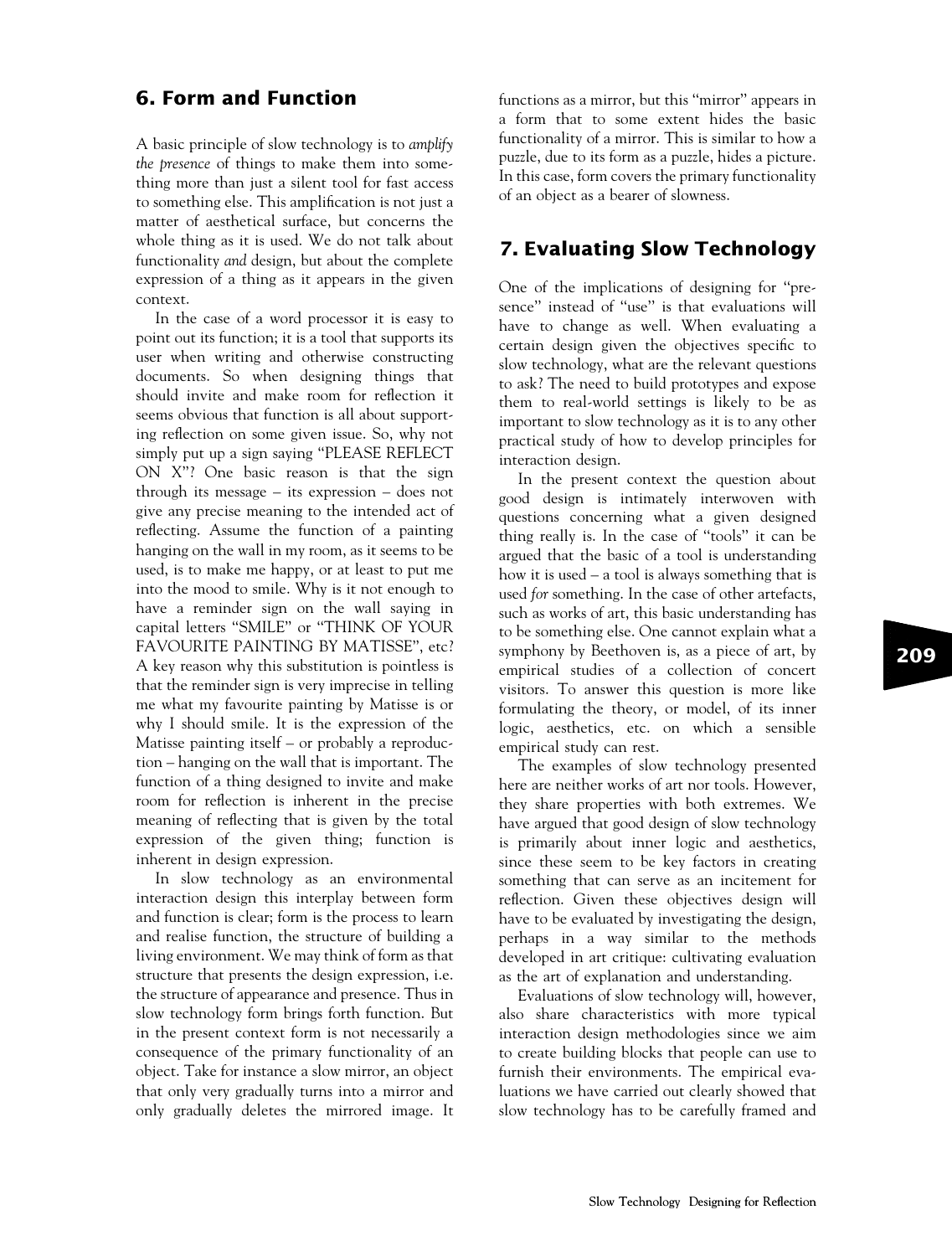introduced in order not to be perceived merely as some poorly designed and, as a result, useless tool. Part of the problem is how to introduce a kind of technology that behaves in a way which we normally would expect to find at an art exhibition or when using a musical instrument, in the context of information technology in everyday life. For instance, we have tried the ChatterBox in a range of different settings with differing results [32]. When used at offices, many people perceived it as inefficient and the transformation of information as more of degradation than as inspiration. The very same prototype used at a reception party made people think about, laugh at and talk about its texts.

## 8. Developing Guidelines for Slow Technology

One of the basic ideas behind the examples of slow technology is to use simplicity in material in combination with complexity of form. Much design, especially of digital media, is about creating something that is immediately appealing and impressive. This is not the case with slow technology. Taking the ChatterBox as an example, the purpose is not to create an exciting visual presentation. Neither is it to create an innovative text generator or natural language parser. Although these are important parts of the system, the main purpose is to present the material submitted to ChatterBox in a special way, namely as recombinations and transformations of partly familiar fragments of texts. This makes the ChatterBox less impressive from a technological point of view, and many ''users'' started out with the question ''So what?''. This is nevertheless a starting point for reflecting upon it: What does it do? Where does this and that sentence come from? and so on. Similar questions can be asked about the other examples.

Simplicity in material invites people to reflect when there is an obvious complexity in form. The modest appearance of the ChatterBox or the SoundMirror does not stand in the way when one wants to find out more about their inner workings – their appearance even indicates that there must be something more to them than this appearance. The combination of a modest and a slow appearance is also what makes slow technology interesting in the case of environmental design – when trying to make technology interesting and stimulating when present over

long periods of time. Given the experiences presented here, we propose two basic guidelines for slow technology:

- . focus on slowness of appearance (materialisation, manifestation) and presence – the slow materialisation and design presence of form (F)
- . focus on aesthetics of material and use simple basic tools of modern technology – the clear and simple design presence of matetial (M).

The design should give time for reflection through its slow form-presence and invite us to reflect through its clear, distinct and simple material-expression. It is a combination of simplicity in material with a subtle complexity in form focusing on time as a basic element of composition. Technology should bring forth the material, not hide it.

## 9. Concluding Remarks

Interaction design in the area of HCI mainly concerns itself with tools and work methods for certain specific tasks. But in a more general sense interaction design can also be concerned with the design of an environment in which these tasks occur. This is interaction design in the sense that we design structures within which we express presence and build our ''work-worlds'' and ''life-worlds'' through interaction with the environment. The notion of slow technology is, just like calm technology, a kind of leitmotif for this type of interaction design. It brings a uniform approach to basic notions like appearance, presence, expression, environmental interaction, etc. as well as to the inherent relation between form and function in environmental design. Slowness is a key factor that could bring forth, and make room for, reflection. The idea with a design leitmotif is to conceptualise the design style, the form of expression.

It is clear that there is a point of convergence of technology, design and art in a design philosophy like slow technology (cf. [33–35]). In practice, such a convergence can take on many different routes, ranging from examples such as Bauhaus to more modest forms of collaboration as in various artist-in-residence programs [19]. Slow technology should not be seen just as a call for more creativity or artistic expression in a world of information technology, but as an attempt to revisit some basic problems in interface design from a perspective that bears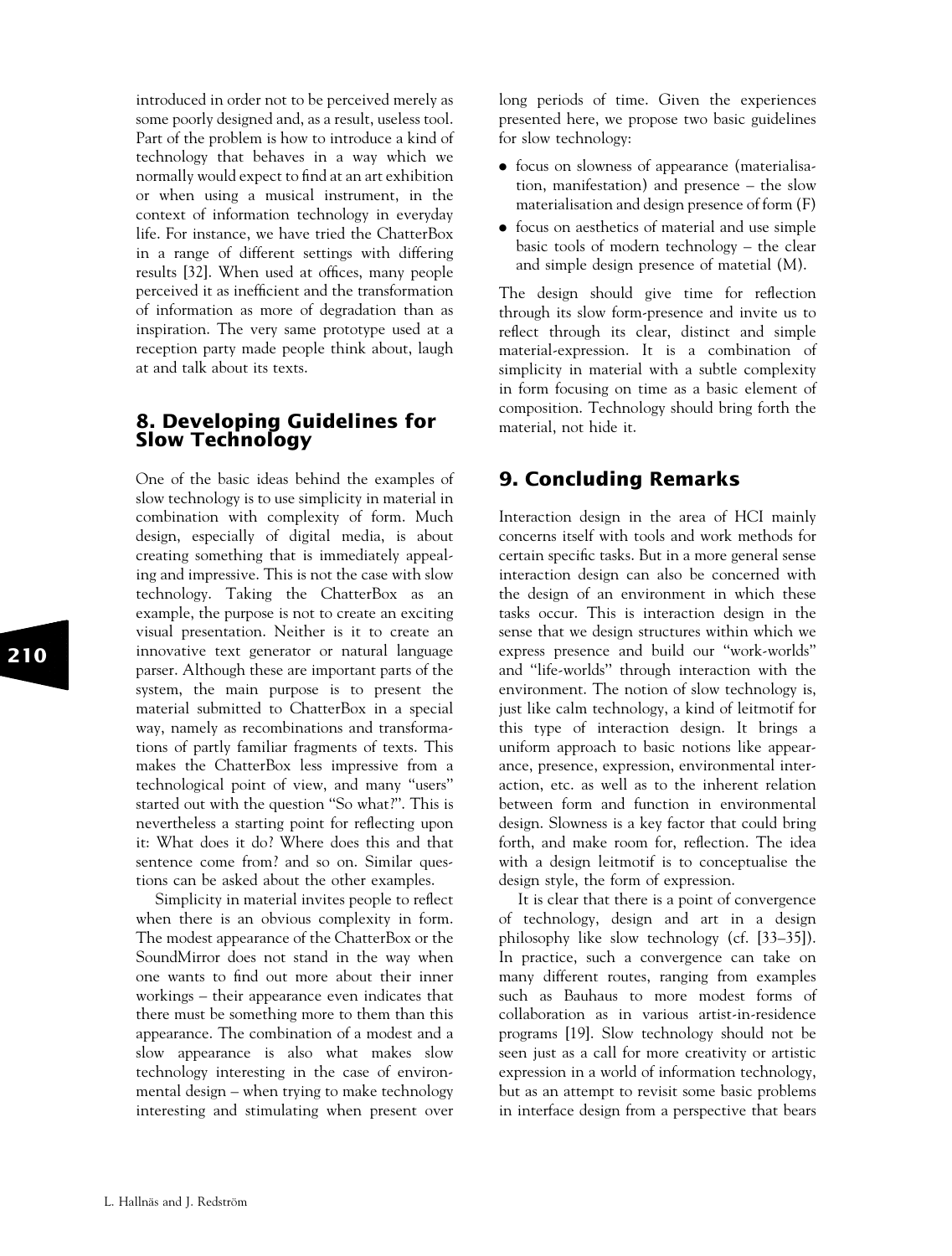on ideas about environmental design derived from several different disciplines. It is also an attempt to discuss the foundations for design as such in information technology (cf. [36,37]).

The importance of aesthetics in slow technology is a consequence of the design objective, as is the focus on the inner logic of the design. It might be easy to confuse any study of technology with the design objective of functioning as incitements for reflection, with art. This might be because of the predominance of the study and development of tools. However, if we instead turn to architecture or interior design, where the environment as a whole is in focus, the combination of aesthetics and more technological issues is central. As computers increasingly become a part of our everyday lives, such a combination of interests is likely to be of great importance to interaction design.

We believe that the transition from, or rather complement to, the perspective on technology as "tool" to a perspective on information technology as being a part of a complex designed and inhabited environment will be important to future design methodologies [38]. Not only does this imply that we have to engage in a range of issues concerning the role and effects of new technology, it also opens up many interesting new possibilities. One such possibility is a technology, such as slow technology, that is not ''used'' at all but nevertheless is a part of the environment, adding to its ambience and supporting various activities taking place in it.

#### Acknowledgements

The authors would like to thank Tobias Skog, Patricija Jaksetic, Peter Ljungstrand and Lars Erik Holmquist.

#### References

- 1. Leopoldseder H, Schöpf C (eds). Cyberarts 99. Springer Verlag, Heidelberg, 1999
- 2. Schweppe M, Blau, B (eds). Electronic art and animation catalog. SIGGRAPH '99. ACM Press, 1999
- 3. Fitzmaurice GW, Buxton W. An empirical evaluation of graspable user interfaces: towards specialized, spacemultiplexed input. In: Proceedings of CHI'97, ACM Press, 1997; 43–50
- 4. Streitz NA, Konomi S, Burkhardt H-J (eds). Cooperative buildings: integrating information, organization, and architecture. Lecture Notes in Computer Science Nr. 1370. Springer, Heidelberg, 1998
- 5. Weiser M. The computer for the 21st Century. Scientific American 1991; 933–940
- 6. Rekimoto J, Saitoh M. Augmented surfaces: a spatially

continuous work space for hybrid computing environments. In: Proceedings of CHI '99. ACM Press, 1999; 378–385

- 7. Wellner P, Mackay W, Gold R (eds). Back to the real world. Special issue on Computer-Augmented Environments. Communications of the ACM, 1993; 36: 24–97
- 8. Weiser M, Seely Brown J. Designing calm technology. PowerGrid Journal 1.1.1996. Available at: http:// www.powergrid.com/1.01/calmtech.html
- 9. Ishii H,Ullmer B. Tangible bits: towards seamless interfaces between people, bits and atoms. In: Proceedings of CHI '97. ACM Press, 1997; 234–241
- 10. Heiner JM, Hudson SE, Tanaka K. The information percolator: ambient information display in a decorative object. In: Proceedings of UIST '99. ACM Press, 1999; 141–148
- 11. Pedersen ER, Sokoler T. AROMA: abstract representation of presence supporting mutual awareness. In: Proceedings of CHI '97. ACM Press, 1997; 51–58
- 12. Wisneski C, Ishii H, Dahley A, Gorbet M, Brave S, Ullmer B, Yarin P. Ambient displays: turning architectual space into an interface between people and digital information. In: Streitz NA, Konomi S, Burkhardt H-J (eds). Cooperative buildings: integrating information, organization, and architecture. Lecture Notes in Computer Science Nr. 1370. Springer, Heidelberg, 1998; 22– 32
- 13. Jones JC. Design methods, second edition. John Wiley & Sons, 1992
- 14. Dunne A. Hertzian tales: electronic products, aesthetic experience and critical design. RCA CRD Research Publications, London, 1999
- 15. Gaver W, Dunne A. Projected realities: conceptual design for cultural effect. In: Proceedings of CHI'99. ACM Press, 1999; 600–607
- 16. Norman DA. The psychology of everyday things. (The design of everyday things). Basic Books, 1988
- 17. Buchanan R. Rhetoric, humanism and design. In: Buchanan R, Margolin V. (eds) Discovering design – explorations in design studies. The University of Chigaco Press, 1995; 23–66
- 18. Zaccai G. Art and technology, aesthetics redefined. In: Buchanan R, Margolin V (eds) Discovering design – explorations in design studies. The University of Chigaco Press, 1995; 3–12
- 19. Harris C. Art and innovation the Xerox Artist-In-Residence Program. MIT Press, Cambridge, MA, 1999
- 20. Resnick M, Berg R, Eisenberg M. Beyond black boxes: bringing transparency and aesthetics back to scientific investigations. Journal of the Learning Sciences 2000; 9:  $7 - 30.$
- 21. Falk J, Redström J, Björk S. Amplifying reality. In: Gellersen H-W (ed) Handheld and ubiquitous computing. Lecture Notes in Computer Science No. 1707. Springer, Heidelberg, 1999; 274–280
- 22. Lövlie L. AudioLives, in community of the future. In: Caenepeel M, Benyon D, Smith D (eds) Proceedings of the i3 Annual Conference, 1999; 147–150
- 23. Camurri PF. Interactive environments for music and multimedia. Multimedia Systems 1999; 7: 32–47
- 24. de Marinis P. An archeology of sound: an anthropology of communication. In: Harris C (ed) Art and innovation – The Xerox Artist-In-Residence Program. MIT Press, Cambridge, MA, 1999; 164–184
- 25. Shaeffer M. The tuning of the world. Alfred A. Knopf, New York, 1977
- 26. Stockhausen K. Aus den sieben Tagen. Universal Edition, Wien, 1968